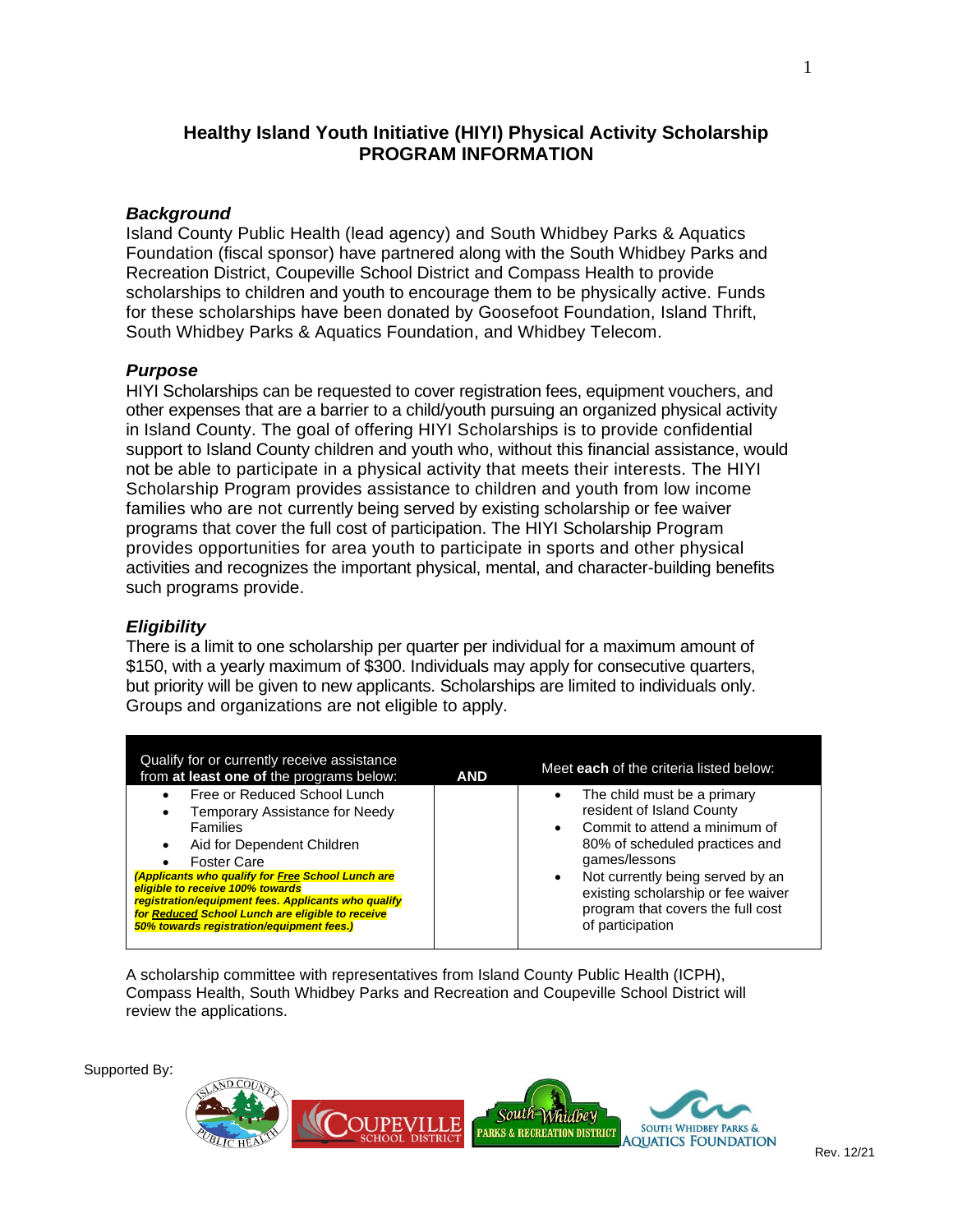# **Healthy Island Youth Initiative Physical Activity Scholarship APPLICATION INSTRUCTIONS**

## **PLEASE READ FIRST:**

Applications must be **signed by the sports/recreational/physical activity** 

**organization** for which the scholarship is being sought. Parents/guardians should complete the application and submit it to the organization for signature, then submit it to Island County Public Health **with supporting documentation** as noted in the eligibility section.

### *Instructions for Parent/Guardian*

- 1. Complete the HIYI Scholarship Application form. Make sure to sign and date it.
- 2. Attach official documents signifying that the child is receiving aid. Documents should note name of child or parent and date of eligibility; please black out any identifying numbers (SS#, birthdate). If such documents are not available, a school employee, social worker, or case worker must sign the form to verify eligibility.
- 3. Request signature from sports/physical activity organization and copy of program registration materials.
- 4. Submit the application, documentation of income, and program registration materials to:  *Liz Dickman*

 *Island County Public Health Department Assessment and Healthy Communities PO Box 5000 Coupeville, WA 98239*

 or fax to: *360.679.7347* or scan and email: **L.dickman@islandcountywa.gov**

**Applications must be submitted and approved prior to program start date or the scholarship may be denied.** It is recommended that applications be submitted 2-3 weeks ahead of program start date.

Eligible applicants will be confirmed and awarded scholarships within one month of the quarterly application deadline. Registration waivers will be sent directly to the sports/physical activity organizations.

*Questions?* Please contact Elizabeth Dickman at [L.dickman@islandcountywa.gov](mailto:L.dickman@islandcountywa.gov) (preferred), or via phone at 360-678-7935.

Island County is committed to a policy of nondiscrimination in all county programs, services and activities and will provide reasonable accommodations upon request. To request special accommodations, call 703.324.4386, TTY 711. Please allow ten working days in advance of the event in order to make the necessary arrangements.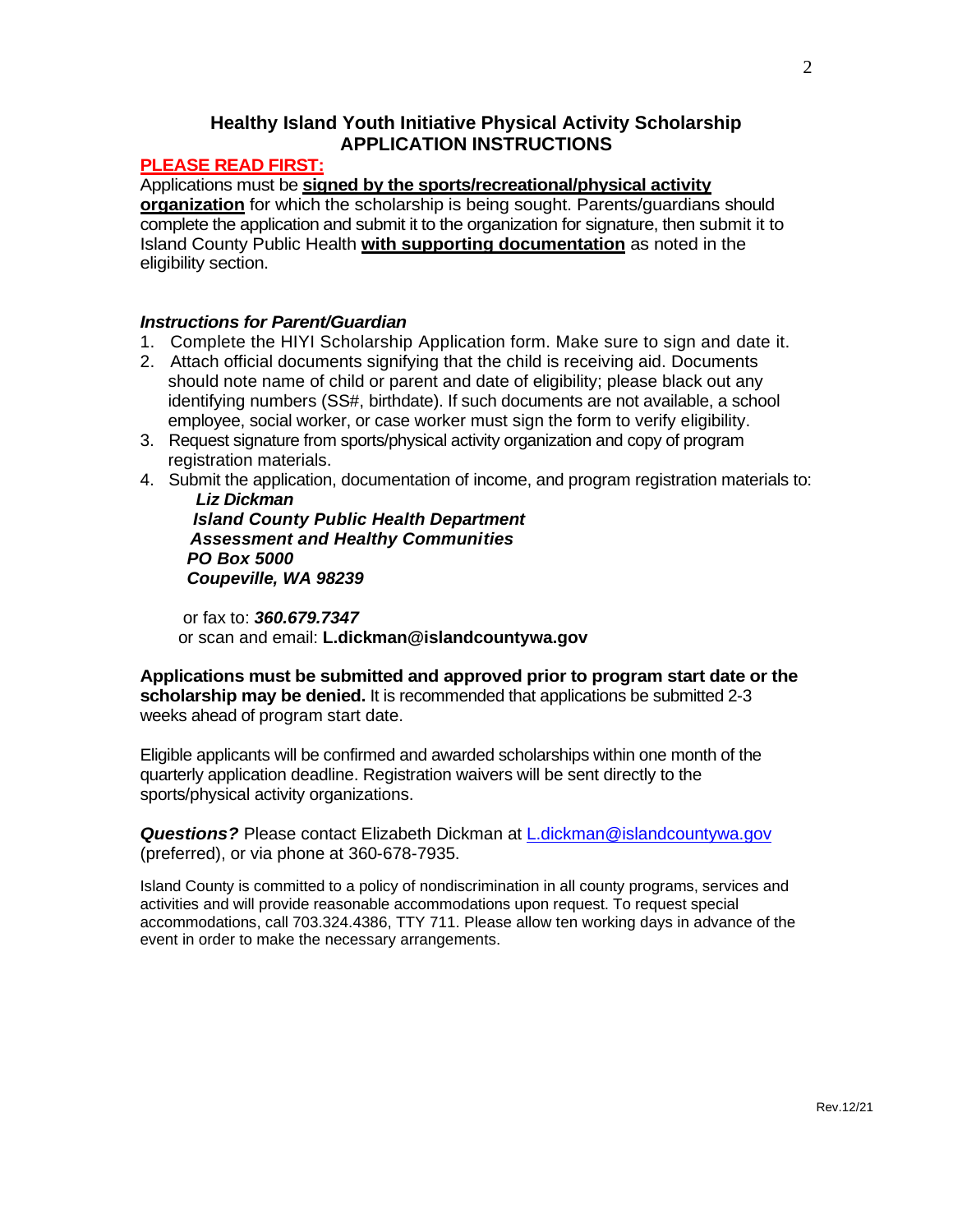# **Healthy Island Youth Initiative Physical Activity Scholarship APPLICATION**

Please complete the following information, one application per child. **PARTICIPANT INFORMATION:**

| <b>Child/Youth Name (Participant):</b>                                          | Gender:                            | <b>Birth Date:</b>   |  |  |
|---------------------------------------------------------------------------------|------------------------------------|----------------------|--|--|
|                                                                                 | M<br>-F                            |                      |  |  |
| <b>Mailing Address:</b>                                                         | City:                              | Zip:                 |  |  |
|                                                                                 |                                    |                      |  |  |
| School (Please note if homeschooled):                                           |                                    | <b>School Phone:</b> |  |  |
|                                                                                 |                                    |                      |  |  |
| Has this child/youth ever received a physical activity scholarship in the past? |                                    |                      |  |  |
| <b>YES</b>                                                                      | <b>NO</b>                          |                      |  |  |
| If yes, from what agency and activity?                                          |                                    |                      |  |  |
| Was this child/youth able to fully participate in the activity?                 |                                    |                      |  |  |
| <b>YES</b>                                                                      | <b>NO</b>                          |                      |  |  |
| <b>Parent/Guardian Name:</b>                                                    | <b>Parent/Guardian Occupation:</b> |                      |  |  |
|                                                                                 |                                    |                      |  |  |
| <b>Home Phone:</b><br><b>Alternate Phone:</b>                                   | Email:                             |                      |  |  |
|                                                                                 |                                    |                      |  |  |

## **ELIGIBILITY (please check one)**

### **SCHOLARSHIP REQUEST**

| <b>Item</b>                                                       | <b>Amount Requested</b> |
|-------------------------------------------------------------------|-------------------------|
| Program fees (a copy of the registration form must also accompany | \$                      |
| this application)                                                 |                         |
| Equipment/shoes (applicant should work with scholarship           | \$                      |
| committee regarding how required equipment is purchased)          |                         |
| <b>SUBTOTAL:</b>                                                  | \$                      |
| Amount family is able to contribute (subtract from subtotal)      |                         |
| <b>TOTAL REQUESTED:</b>                                           | S                       |
| Would you be willing to give back to the scholarship program by   | Ino<br>⊴yes             |
| volunteering for HIYI fundraising events?                         |                         |

Funds Donated By: